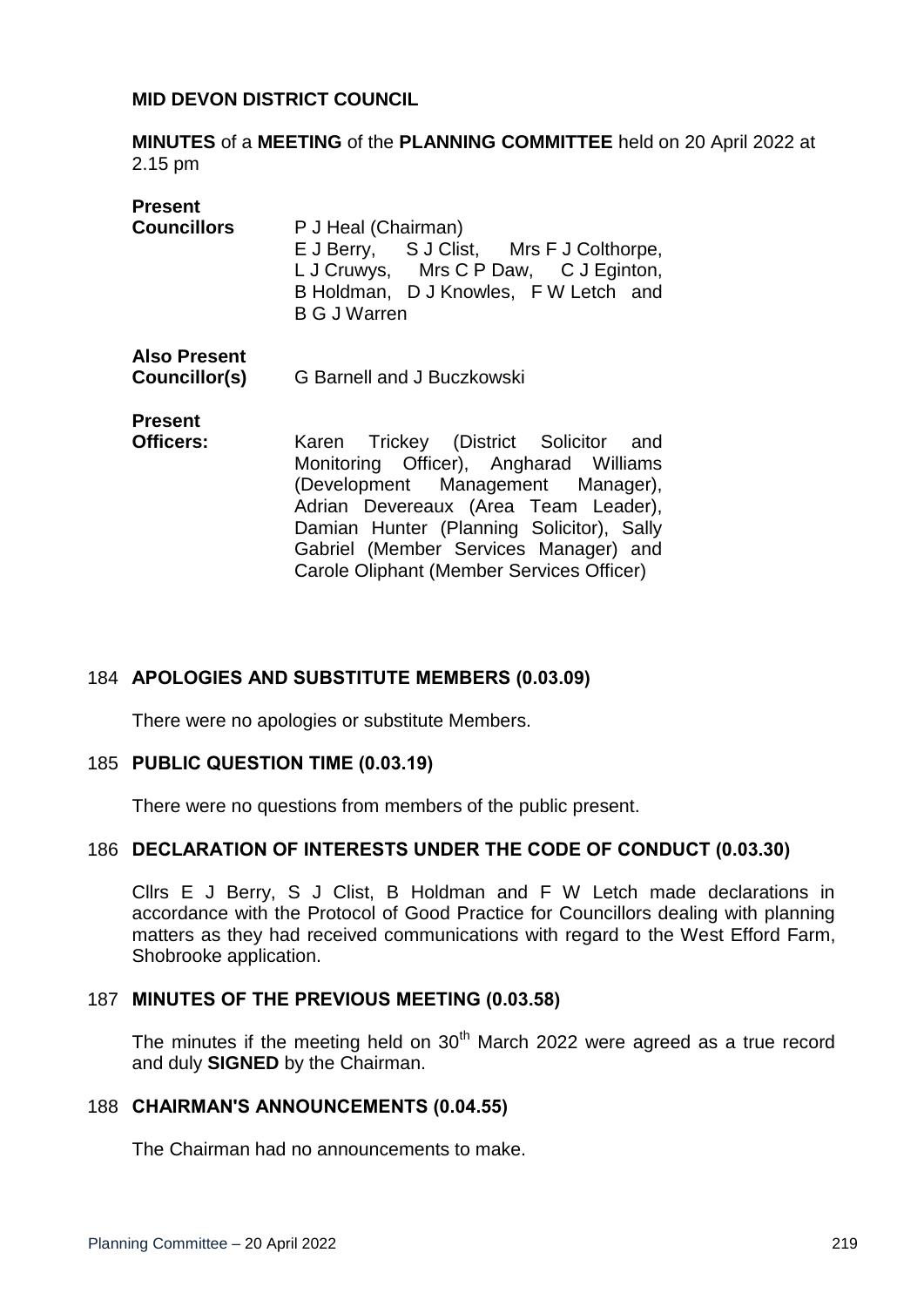# 189 **DEFERRALS FROM THE PLANS LIST (0.05.07)**

The Chairman announced that application 21/00222/MFUL had been withdrawn from the agenda

# 190 **THE PLANS LIST (0.05.23)**

The Committee considered the applications on the \*Plans List.

Note: \*List previously circulated and attached to the minutes

## *a) Application 22/00371/FULL - Erection of dwelling following demolition of Dutch barn and stable and formation of vehicular access at Land and Buildings at NGR 288969 101209 (West Efford Farm), Efford, Shobrooke*

The Area Team Leader outlined the application by way of a presentation which highlighted the site location, the site plan, the ground and first floor plans, the proposed elevations, a CGI of the proposed dwelling and photographs showing the views to and from the application site.

The officer explained that the development proposal was submitted in accordance with the special circumstances identified within Paragraph 80e of the National Planning Policy Framework (NPPF), which allowed the development of isolated homes in the countryside, subject to certain criteria, including if it was of exceptional quality in that:

- Is truly outstanding, reflecting the highest standards in architecture, and would help to raise standards of design more generally in rural areas; and
- Would significantly enhance its immediate setting and be sensitive to the defining characteristics of the local area.

The officer further explained that the application site was in flood zone 1 and not close to any heritage assets. The building had been designed using the principles of Passivhaus, optimizing passive solar gains and would be built with airtight fabric first principles to retain heat during the winter months allowing for significantly less energy to be used than normally required. There would be no significant increase in the built form and the structure of the service wing would be of earth walls and a green roof.

The applicants had been advised to pursue review of their schemes (pre-application) with the Design Review Panel. This was a panel of multi-disciplinary professionals (architects, urban designers, landscape architects etc) who offered design critique together with guidance and suggestions with a view to raising the standard of design in the South West. With regards to this application, the proposal had undergone preapplication discussions and had been reviewed three times by the South West Design Review Panel.

Consideration was given to:

• The green roof of the service wing would be constructed with natural species and it could be conditioned that it was maintained and kept alive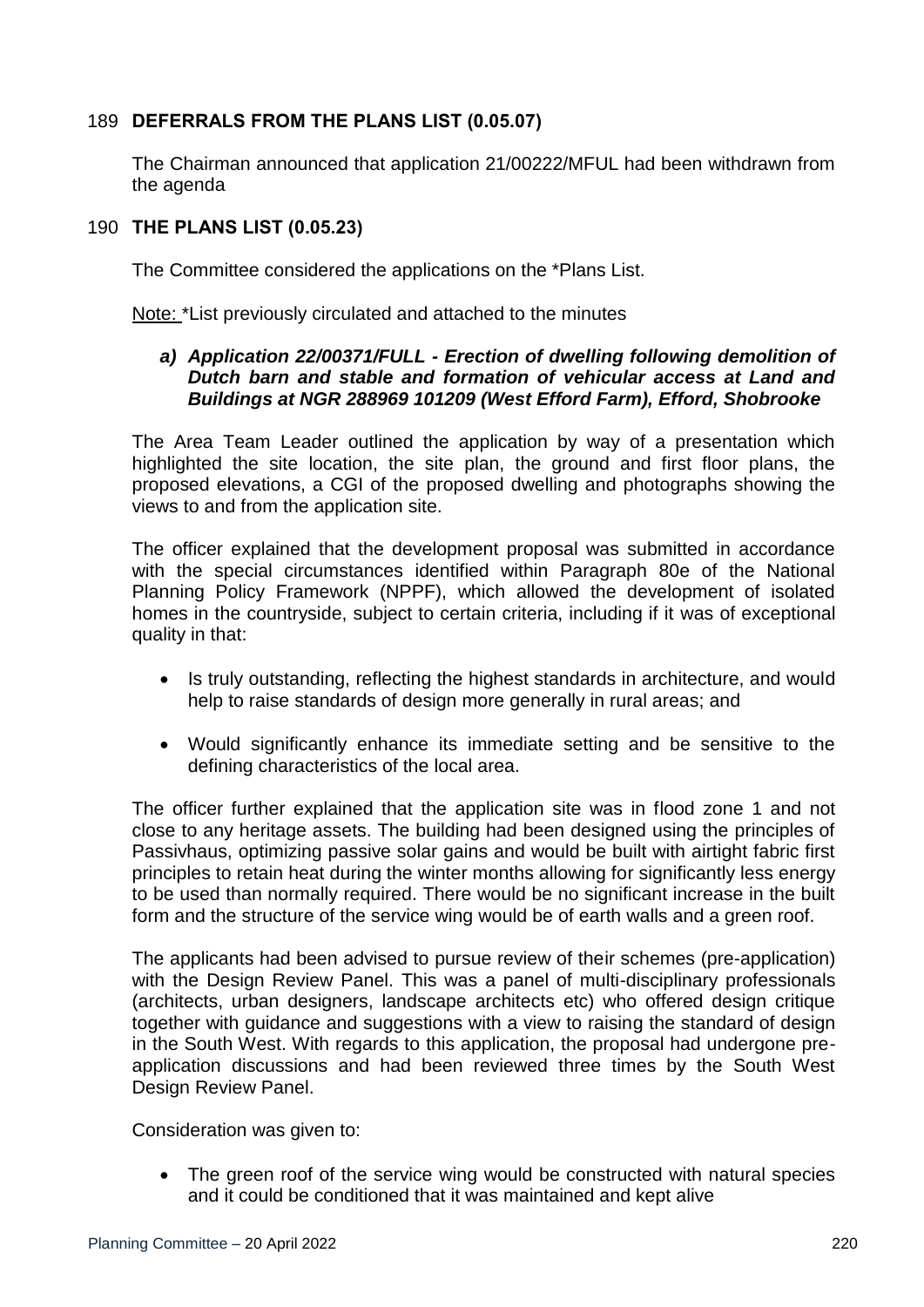- Whether planting should include semi mature trees
- The height of the hedgerow would be conditioned by the requirement of a maintenance plan which ensured it would not exceed 1.5 metres
- The views of some Members that they would have liked the solar panels to be roof mounted rather than floor mounted
- The views of the agent who stated that they specialised in exceptional builds in the open country side specifically to comply with paragraph 80 of the NPPF. That the applicants had a strong local connection having farmed the land for a number of years and that the development set the benchmark for sustainable development
- The views of the ward member who stated that the Parish Council generally supported the application but did it meet the test of truly outstanding and what did that mean to Members
- Concerns of some Members that the green roof on the service wing could be neglected and would result in an alternative roof having to be installed in the future

It was therefore **RESOLVED** that planning permission be granted subject to conditions as recommended by the Development Management Manager with delegated authority being given to the Development Management Manager in consultation with the Chairman and Vice Chairman of the Planning Committee to amend conditions 4 and 6 to include specific reference to the maintenance of the green roof of the service wing.

(Proposed by E J Berry and seconded by Cllr C J Eginton)

**Reason for the decision:** As set out in the report

Notes:

- i. The agent Richard Hawkes spoke
- ii. Cllr G Barnell spoke as ward member
- iii. The following late information was received:

One additional letter of support had been received commenting that 'It would be nice to see the replacement of this rusty old barn with a building that will use traditional Cob as part of its construction'

# 191 **MAJOR APPLICATIONS WITH NO DECISION (0.49.14)**

The Committee had before it, and **NOTED**, a \*list of major applications with no decision.

The Committee agreed that:

Application 22/00642/MFUL Westcott Park, Westcott would be deferred to the next Majors list due to there being some errors in consistency with the applicant's application form and submission

Application 22/00648/MFUL Manns Newton, Zeal Monachorum would stay as a delegated decision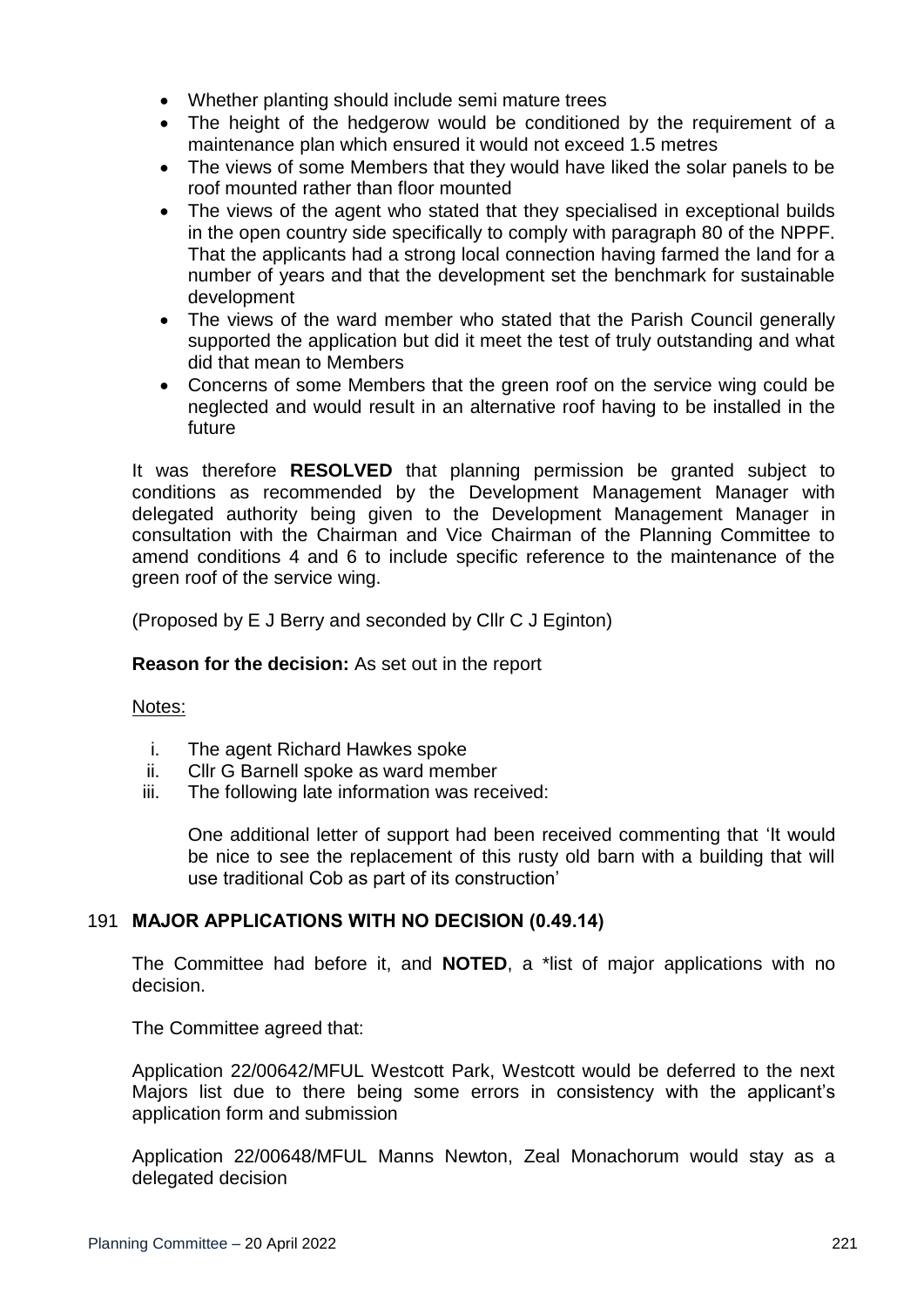Application 22/00539/MOUT Sandhurst, Lapford to be determined by Committee if the officer recommendation was one of approval and that a full committee site visit take place

Application 22/000481/MARM West of Willand Road, Cullompton be determined by Committee but no site visit required

Note: \*list previously circulated and attached to the minutes.

# 192 **APPEAL DECISIONS (0.54.04)**

The Committee had before it, and **NOTED**, a \*list of appeal decisions

Note: \*List previously circulated and attached to the minutes

## 193 **PERFORMANCE REPORT (0.55.22)**

The Committee had before it, and **NOTED**, a \*report of the Development Management Manager which outlined the performance aspects of the planning function.

The officer explained that it was a good news story for the team and that the speed and quality of processing applications had been maintained even though there were a number of vacancies.

She advised that the reporting of enforcement visits did not necessarily reflect the true number as agency staff had not all received training on how to update the system.

Discussion took place regarding the employment of agency staff to fill the gaps left by the number of permanent vacancies currently available and the cost implications associated with this. The Development Management Manager explained the current difficulties with recruitment which was reflected throughout the sector and the steps the Council were taking to address this. Members asked for a balance sheet to be provided which detailed the costs associated with employing agency staff as opposed to permanent staff.

Members requested that future reports included fees having to be returned due to late applications and that officers investigate the low number of section 215 enforcement notices issued in the past 3 years and the reasons for this.

Members applauded the efforts of the Planning Service staff during this time and commented on the increased quality of reports brought to Committee.

Note: \*Report previously circulated and attached to the minutes